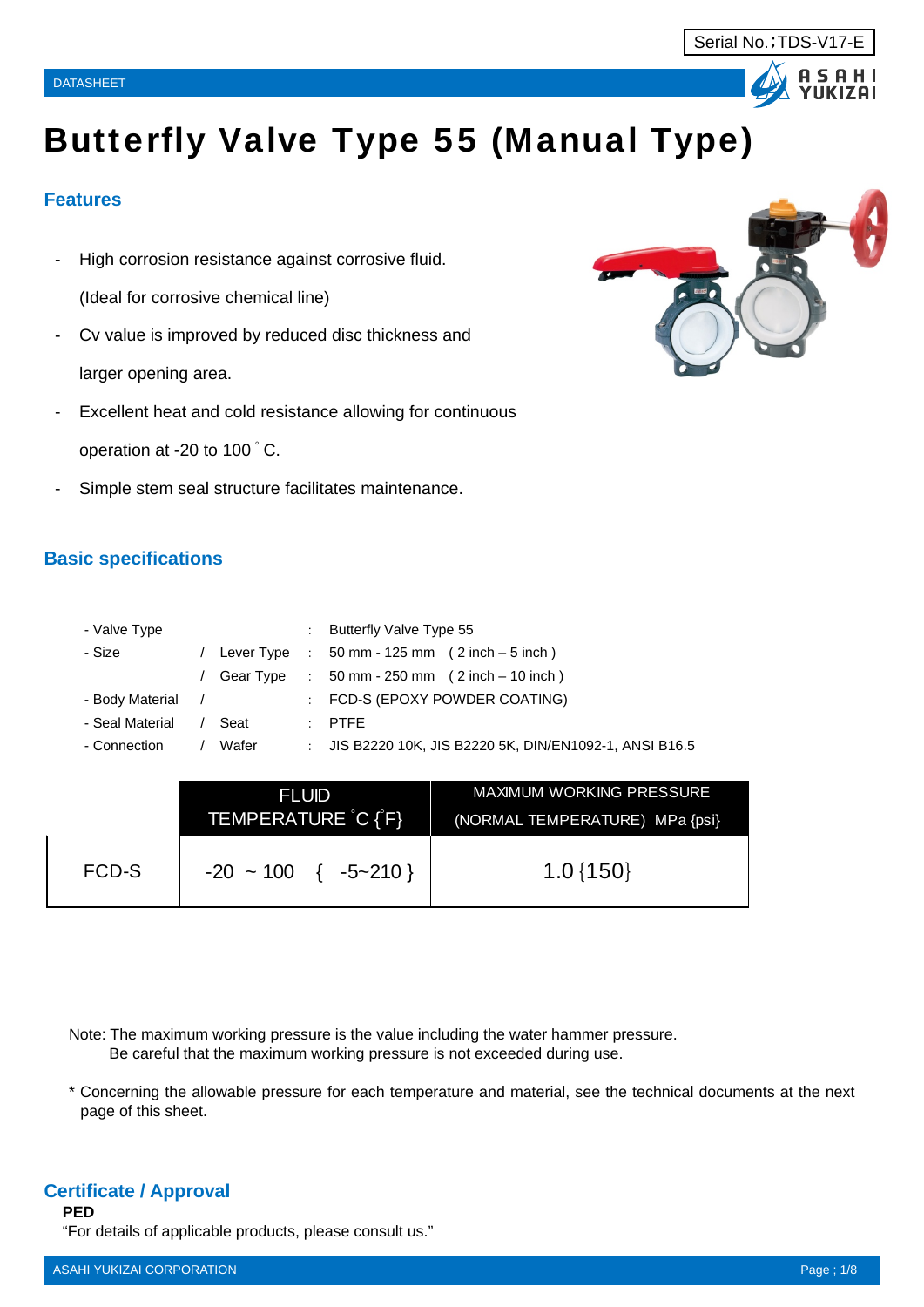



Note: Make sure that the temperature and pressure are within the working range during operation. (If the tolerance range is exceeded during use, the valve may be damaged.)

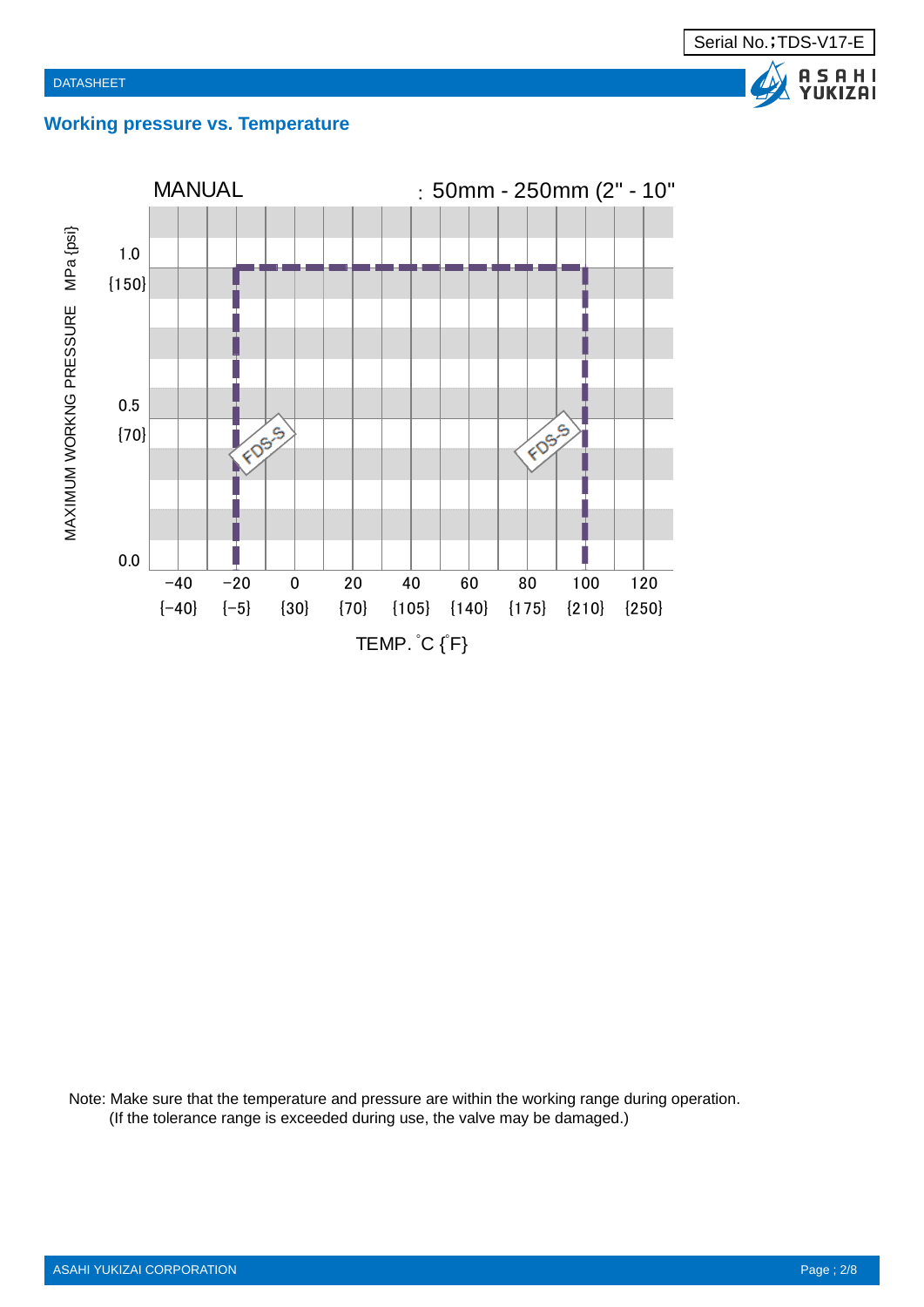







#### [GEAR TYPE]

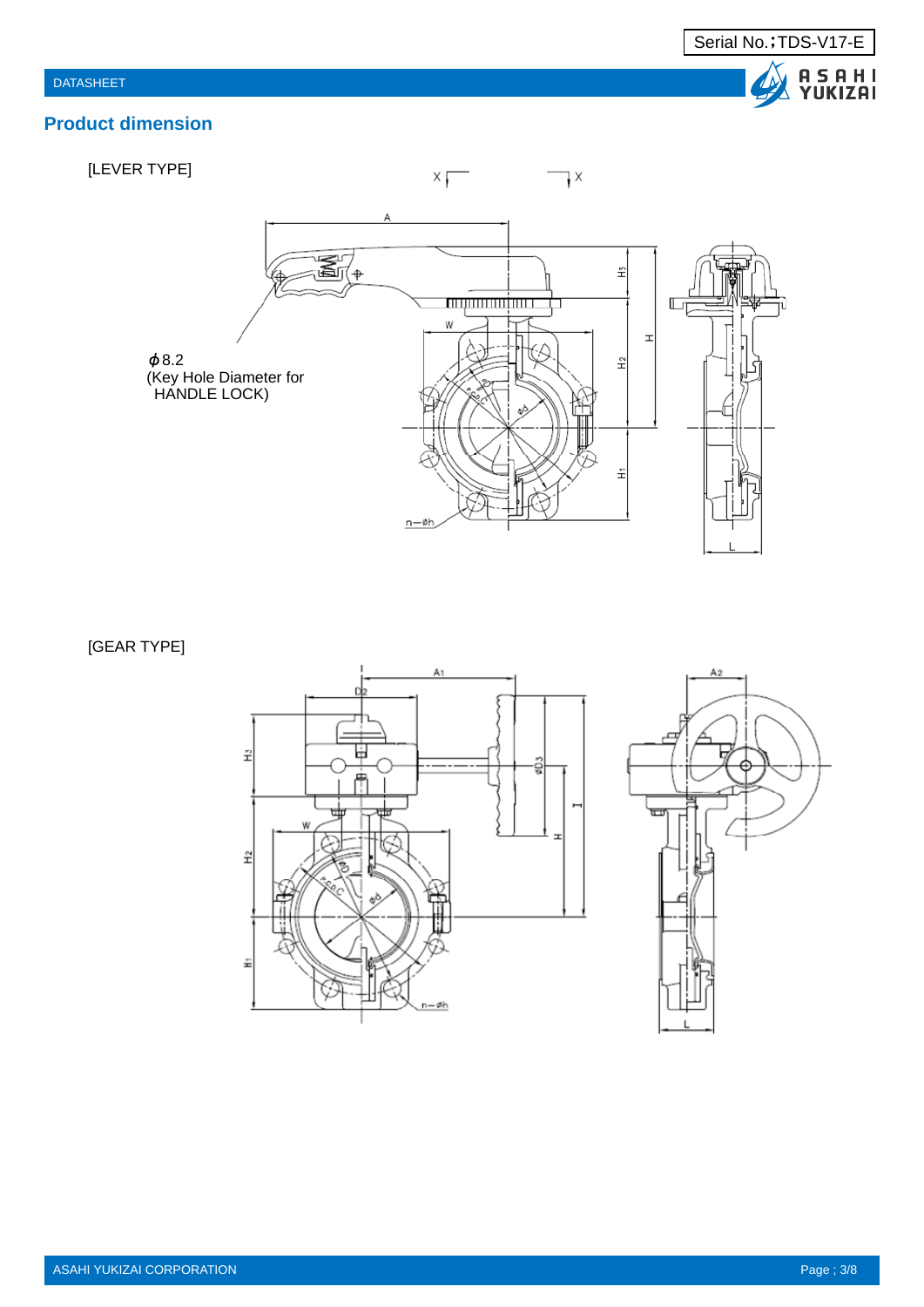

#### ■JIS, DIN (Unit: mm)

#### ■JIS, DIN (Unit: mm)

| mm<br>d |     | D   |    |                          | н                        |       |     | H <sub>2</sub>                          |    | $H_3$ |     | W   | A                        |       |                | <b>HANDLE</b>   |
|---------|-----|-----|----|--------------------------|--------------------------|-------|-----|-----------------------------------------|----|-------|-----|-----|--------------------------|-------|----------------|-----------------|
|         |     |     |    |                          | LEER TYPE   GEAR TYPE    | $H_1$ |     | LEER TYPE GEAR TYPE LEER TYPE GEAR TYPE |    |       |     |     |                          | $A_1$ | A <sub>2</sub> | <b>ROTATION</b> |
| 50      | 55  | 90  | 44 | 161                      | 135                      | 61    | 105 | 100                                     | 56 | 92    | 215 | 116 | 220                      | 167   | 64             |                 |
| 80      | 80  | 125 | 54 | 180                      | 154                      | 95    | 124 | 119                                     | 56 | 92    | 234 | 152 | 250                      | 167   | 64             |                 |
| 100     | 100 | 154 | 59 | 196                      | 170                      | 99    | 140 | 135                                     | 56 | 92    | 250 | 174 | 250                      | 167   | 64             |                 |
| 125     | 125 | 181 | 64 | 235                      | 193                      | 120   | 166 | 158                                     | 69 | 92    | 273 | 206 | 320                      | 167   | 64             | 9.5             |
| 150     | 150 | 211 | 75 | $\overline{\phantom{0}}$ | $\overline{\phantom{0}}$ | 137   | ٠   | 175                                     | -  | 92    | 290 | 236 | $\overline{\phantom{0}}$ | 167   | 64             |                 |
| 200     | 191 | 265 | 85 | $\overline{\phantom{0}}$ | 240                      | 163   | ٠   | 205                                     | -  | 92    | 320 | 282 | $\overline{\phantom{0}}$ | 167   | 64             |                 |
| 250     | 245 | 325 | 96 | -                        | 275                      | 200   | ٠   | 240                                     | -  | 92    | 355 | 341 | $\overline{\phantom{0}}$ | 167   | 64             |                 |

|     | JIS <sub>5</sub> K |    |     | <b>JIS 10K</b> |    |     | DIN PN10 |    |
|-----|--------------------|----|-----|----------------|----|-----|----------|----|
| C   | n                  | h  | C   | n              | h  | C   | n        | h  |
| 105 | 2(4)               | 15 | 120 | 2(4)           | 19 | 125 | 2(4)     | 18 |
| 145 | $- (4)$            | 19 | 150 | 4(8)           | 19 | 160 | 4(8)     | 18 |
| 165 | 4(8)               | 19 | 175 | 4(8)           | 19 | 180 | 4(8)     | 18 |
| 200 | 4(8)               | 19 | 210 | 4(8)           | 23 | 210 | 4(8)     | 18 |
| 230 | 4(8)               | 19 | 240 | 4(8)           | 23 | 240 | 4(8)     | 22 |
| 280 | 4(8)               | 23 | 290 | 4(12)          | 23 | 295 | 4(8)     | 22 |
| 345 | 4(12)              | 23 | 355 | 4(12)          | 25 | 350 | 4(12)    | 22 |

#### ■ANSI (Unit: inch)

| inch<br>mm     |     | d    | D     |      |                              | H                | $H_1$ |                | H <sub>2</sub>      |                              | $H_3$     |       | W     | A                        |       |                |
|----------------|-----|------|-------|------|------------------------------|------------------|-------|----------------|---------------------|------------------------------|-----------|-------|-------|--------------------------|-------|----------------|
|                |     |      |       |      | LEER TYPE                    | <b>GEAR TYPE</b> |       |                | LEER TYPE GEAR TYPE | LEER TYPE                    | GEAR TYPE |       |       |                          | $A_1$ | A <sub>2</sub> |
| $\overline{2}$ | 50  | 2.17 | 3.54  | 1.73 | 6.34                         | 5.31             | 2.40  | 4.13           | 3.94                | 2.20                         | 3.62      | 8.46  | 4.57  | 8.66                     | 6.57  | 2.52           |
| 3              | 80  | 3.15 | 4.92  | 2.13 | 7.09                         | 6.06             | 3.74  | 4.88           | 4.69                | 2.20                         | 3.62      | 9.21  | 5.98  | 9.84                     | 6.57  | 2.52           |
| $\overline{4}$ | 100 | 3.94 | 6.06  | 2.32 | 7.72                         | 6.69             | 3.90  | 5.51           | 5.31                | 2.20                         | 3.62      | 9.84  | 6.85  | 9.84                     | 6.57  | 2.52           |
| 5              | 125 | 4.92 | 7.13  | 2.52 | 9.25                         | 7.60             | 4.72  | 6.54           | 6.22                | 2.72                         | 3.62      | 10.75 | 8.11  | 12.60                    | 6.57  | 2.52           |
| 6              | 150 | 5.91 | 8.31  | 2.95 | $\blacksquare$               | 8.27             | 5.39  | $\blacksquare$ | 6.89                | $\overline{\phantom{0}}$     | 3.62      | 11.42 | 9.29  | $\overline{\phantom{0}}$ | 6.57  | 2.52           |
| 8              | 200 | 7.52 | 10.43 | 3.35 | $\blacksquare$               | 9.45             | 6.42  | $\blacksquare$ | 8.07                | $\blacksquare$               | 3.62      | 12.60 | 11.10 | $\blacksquare$           | 6.57  | 2.52           |
| 10             | 250 | 9.65 | 12.80 | 3.78 | $\qquad \qquad \blacksquare$ | 10.83            | 7.87  | $\blacksquare$ | 9.45                | $\qquad \qquad \blacksquare$ | 3.62      | 13.98 | 13.43 | ۰.                       | 6.57  | 2.52           |

|       | ANSI CLASS 150 |      |                 |                 |
|-------|----------------|------|-----------------|-----------------|
| C     | $\mathsf{n}$   | h    | <b>HANDLE</b>   | <b>GEAR BOX</b> |
|       |                |      | <b>ROTATION</b> | <b>TYPE</b>     |
| 4.75  | 2(4)           | 0.75 |                 |                 |
| 6.00  | $- (4)$        | 0.75 |                 |                 |
| 7.50  | 4(8)           | 0.75 |                 |                 |
| 8.50  | 4(8)           | 0.88 | 9.5             | TYPE 1          |
| 9.50  | 4(8)           | 0.88 |                 |                 |
| 11.75 | 4(8)           | 0.88 |                 |                 |
| 14.25 | 4(12)          | 1.00 |                 |                 |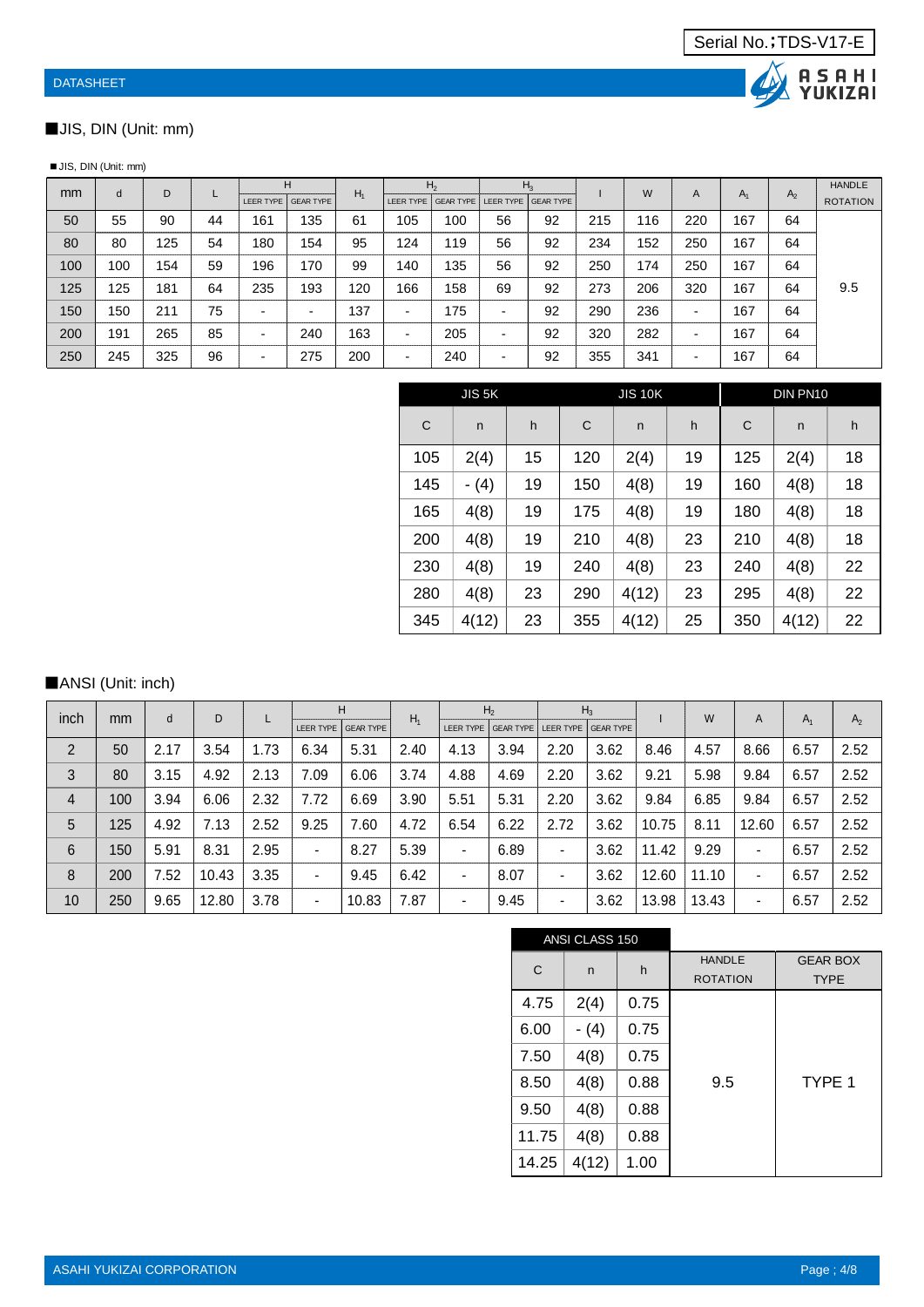#### DATASHEET

### **Parts list** [LEVER TYPE]









 $X-X$ 

| PART NO./NAME              | QTY | MATERIAL                | PART NO./NAME             | QTY            | MATERIAL                | PART NO./NAME     | QTY | <b>MATERIAL</b>         |
|----------------------------|-----|-------------------------|---------------------------|----------------|-------------------------|-------------------|-----|-------------------------|
| <b>IBODY</b>               |     | FCD450, FCD-S           | $6$   O-RING $(A)$        | $\overline{2}$ | <b>IEPDM</b>            | 17 $ BOLT(C) $    |     | <b>STAINLESS STEEL</b>  |
|                            |     | (Epoxy Powder Coating)  | 7  BOLT(A)                |                | <b>STAINLESS STEEL</b>  | 18 ILOCKING PLATE |     | <b>IPPG</b>             |
| 2 DISC                     |     | <b>IPTFE</b>            | $11$ CAP                  |                | PP                      | 19 SCREW (A)      | 4   | ISTAINLESS STEEL        |
| 2a IINSERTED METAL OF DISC |     | <b>ISTAINLESS STEEL</b> | 12 HANDLE                 |                | <b>IPP</b>              | 51   O-RING (B)   |     | <b>NBR</b>              |
| 3 ISEAT                    |     | <b>IPTFE</b>            | 12a HANDLE INSERTED METAL |                | <b>ISTAINLESS STEEL</b> | 52 O-RING (C)     |     | <b>IEPDM</b>            |
| 3a ISEAT CUSHION           |     | ICR                     | 13 HANDLE LEVER           |                | <b>IPPG</b>             | 53 RUBBER+WASHER  |     | <b>ISTAINLESS STEEL</b> |
| 4 STEM                     |     | <b>ISTAINLESS STEEL</b> | 14 PIN                    |                | <b>IPPG</b>             |                   |     | i+ EPDM                 |
| 5 BUSH                     |     | <b>ISTAINLESS STEEL</b> | 15 SPRING                 |                | <b>ISTAINLESS STEEL</b> |                   |     |                         |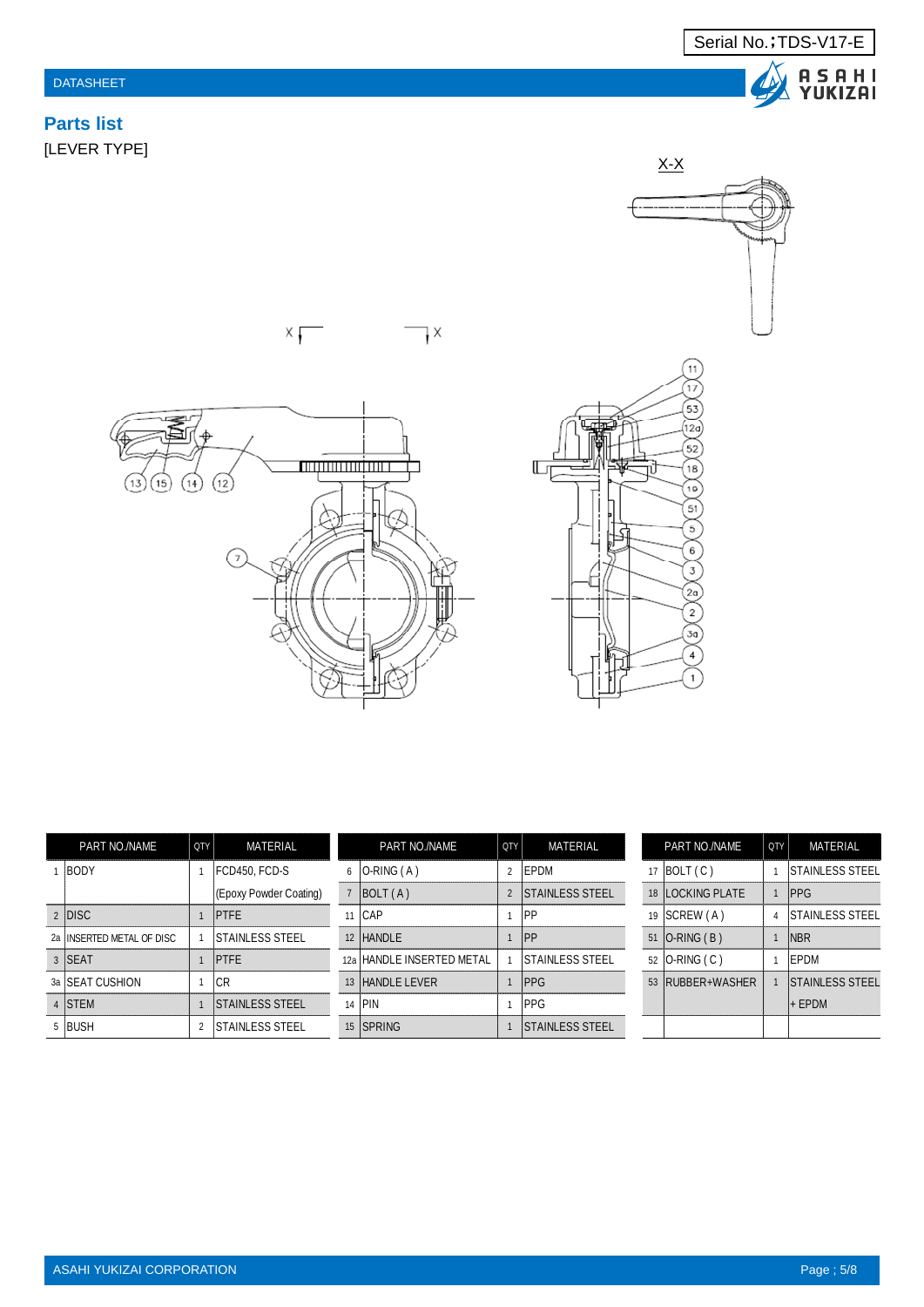A SAHI<br>Yukizai

#### DATASHEET

#### [GEAR TYPE]





| PART NO./NAME              | QTY | <b>MATERIAL</b>        |   | <b>PART NO./NAME</b> | QTY | <b>MATERIAL</b>         |
|----------------------------|-----|------------------------|---|----------------------|-----|-------------------------|
| BODY                       |     | FCD450, FCD-S          |   | BOLT(A)              |     | <b>STAINLESS STEEL</b>  |
|                            |     | (Epoxy Powder Coating) |   |                      |     | Used for size           |
| $2$ DISC                   |     | PTFE                   |   |                      |     | $50 - 125$ mm : 2       |
| 2a IINSERTED METAL OF DISC |     | ISTAINLESS STEEL       |   |                      |     | 150 $mm$ over : 4       |
| 3 SEAT                     |     | <b>PTFE</b>            | 8 | <b>GEAR BOX</b>      |     | <b>IPLASTIC</b> etc.    |
| 3a SEAT CUSHION            |     | CR.                    | 9 | BOLT(B)              | 4   | <b>ISTAINLESS STEEL</b> |
| 4 STEM                     |     | <b>STAINLESS STEEL</b> |   | 48 $ GASKET(C) $     |     | <b>EPDM</b>             |
| 5 BUSH                     | 2   | ISTAINLESS STEEL       |   | 51 $ O-RING(B) $     |     | <b>NBR</b>              |
| $6$ O-RING $(A)$           | 2   | <b>EPDM</b>            |   |                      |     |                         |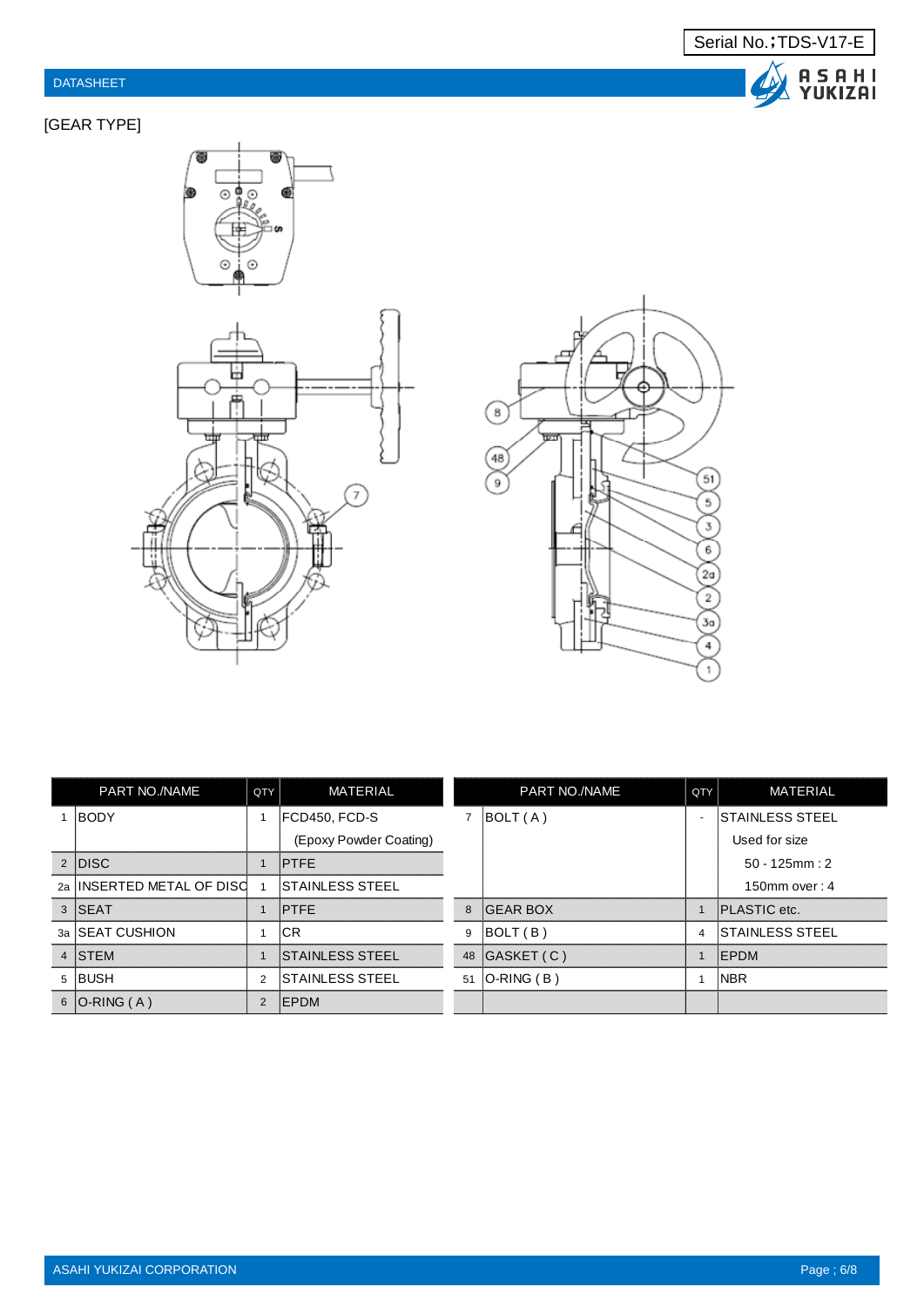

#### **Cv value for each opening degree**



OPENING DEGREE (%)

| mm                                | 50  | 80  | 100 | 125 | 150   | 200   | 250   |
|-----------------------------------|-----|-----|-----|-----|-------|-------|-------|
| inch                              | C   | ာ   |     |     |       |       | 1 C   |
| <b>BUTTERFLY VALVE</b><br>TYPE 55 | 100 | 285 | 600 | 940 | 1,500 | 2,500 | 4.200 |

## **Handle rotation for side gear type (Full open - Full close)**

| mm<br><b>STATISTICS</b> | <b>TATION</b><br><b>CATCHER</b><br><b>CONTRACTOR</b> | 80<br><b>CONTRACTOR</b><br><b>STATISTICS</b><br><b>STATISTICS</b> | 100<br><b><i><u>Programment</u></i></b><br><b>DOMESTICS</b><br><b>STATISTICS</b> | 125<br><b>CONTRACTOR</b><br><b>CONTRACTOR</b><br><b><i><u>Programmation</u></i></b> | 150<br><b>CONTRACTOR</b><br><b>CONTRACTOR</b> | 200<br><b>DOM:NO</b><br><b>CONTINUES</b> | 250.<br><b>STATISTICS</b><br><b><i><u>PERSONAL</u></i></b> |
|-------------------------|------------------------------------------------------|-------------------------------------------------------------------|----------------------------------------------------------------------------------|-------------------------------------------------------------------------------------|-----------------------------------------------|------------------------------------------|------------------------------------------------------------|
| inch                    |                                                      |                                                                   |                                                                                  |                                                                                     |                                               |                                          |                                                            |
| Handle<br>rotation      | 9.5                                                  | 9.5                                                               | 9.5                                                                              | 9.5                                                                                 | 9.5                                           | 9.5                                      | 9.5                                                        |

#### **Operating torque**

| mm                                | 50             | 80    | 100            | 125   | 150    | 200    | 250    |
|-----------------------------------|----------------|-------|----------------|-------|--------|--------|--------|
| inch                              | $\overline{2}$ | 3     | $\overline{4}$ | 5     | 6      | 8      | 10     |
| Stem torque $(O \rightarrow S)$   | 22             | 45    | 45             | 100   | 130    | 190    | 220    |
| Nm [lb-inch]                      | [195]          | [400] | [400]          | [885] | [1150] | [1680] | [1950] |
| Handle torque $(O \rightarrow S)$ |                |       |                |       | 66     | 100    | 120    |
| for sid gear type Nm<br>[lb-inch] |                |       |                |       | [580]  | [885]  | [1065] |